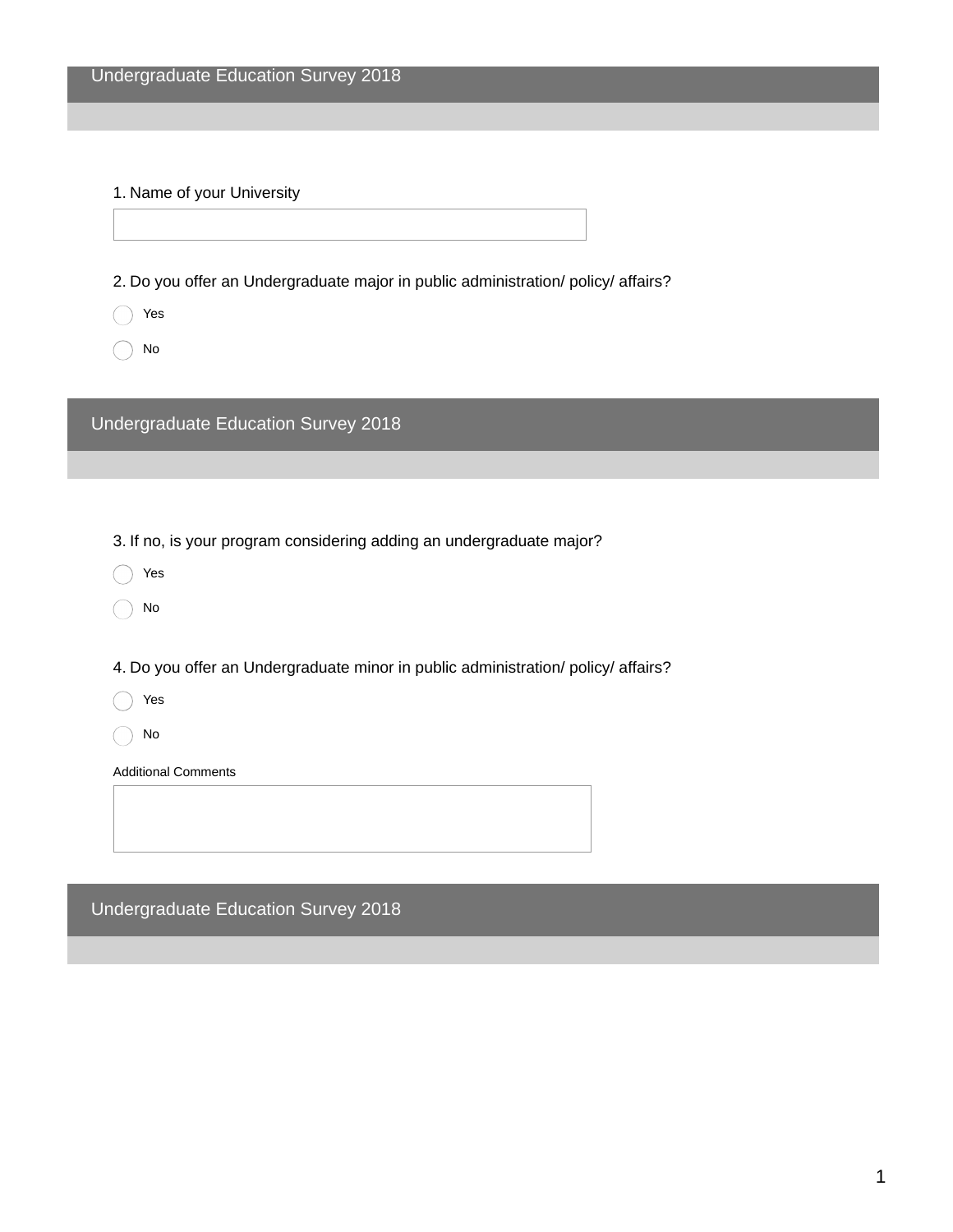5. Primary majors offered (please check all that apply):

| <b>Public Administration</b> |
|------------------------------|
| <b>Public Policy</b>         |
| <b>Public Affairs</b>        |
| Public Management            |
| Other (please specify)       |
|                              |

6. Additional majors/ specializations offered (please check all that apply)

| Nonprofit                       |
|---------------------------------|
| <b>Urban Affairs</b>            |
| <b>Criminal Justice</b>         |
| Sustainability                  |
| <b>Environmental Management</b> |
| Public Financial Management,    |
| Other (please specify)          |
|                                 |
|                                 |

7. What type of degree do you offer?

| BA                     |
|------------------------|
| BS                     |
| <b>BPA</b>             |
| Other (please specify) |
|                        |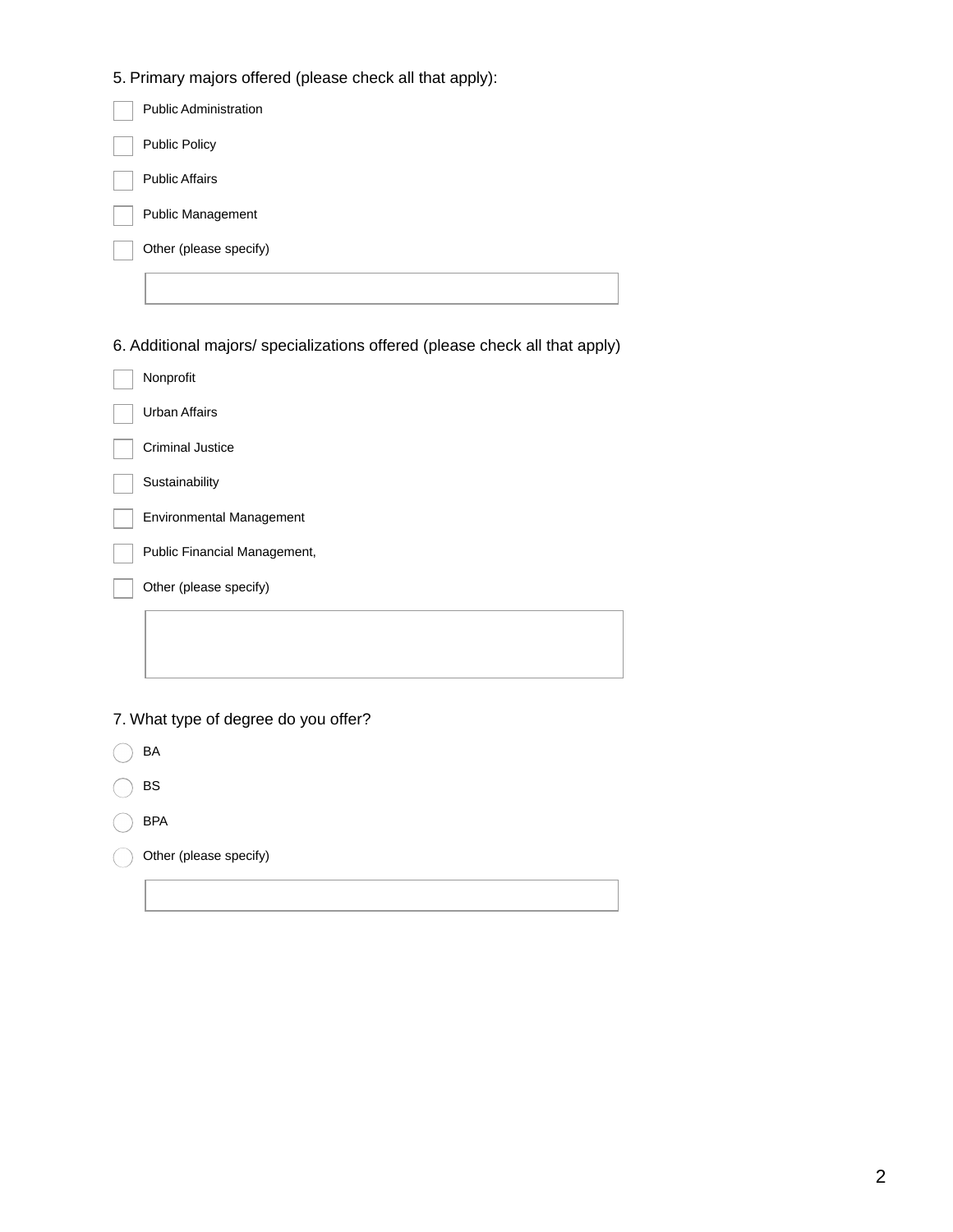#### 8. Where is the degree program located within the university?

| In a Stand Alone School                                             |
|---------------------------------------------------------------------|
| In a Center or Institute                                            |
| In a Department of Public Administration                            |
| In a Department of Political Science                                |
| In a Department other than Public Administration/ Political Science |
| In a Business School                                                |
| Other (please specify)                                              |
|                                                                     |
|                                                                     |

9. Who is the Undergraduate Program contact at your school?

**Name:**

**Email Address:**

10. Please provide the live URL to your Undergraduate program website. (This will be posted to NASPAA's website)

11. Number of students currently enrolled (Fall 2018) with declared primary majors (public administration, public policy, public affairs, public management) in the field

Students Enrolled

12. Number of 2017-2018 graduates who majored in the primary field(s) (public administration, public policy, public affairs, public management)

2017-2018 Graduates

13. In the past five years has your enrollment in the major(s):

| Declined                |
|-------------------------|
| $( )$ Remained the same |
| ( ) Increased           |
| Don't know              |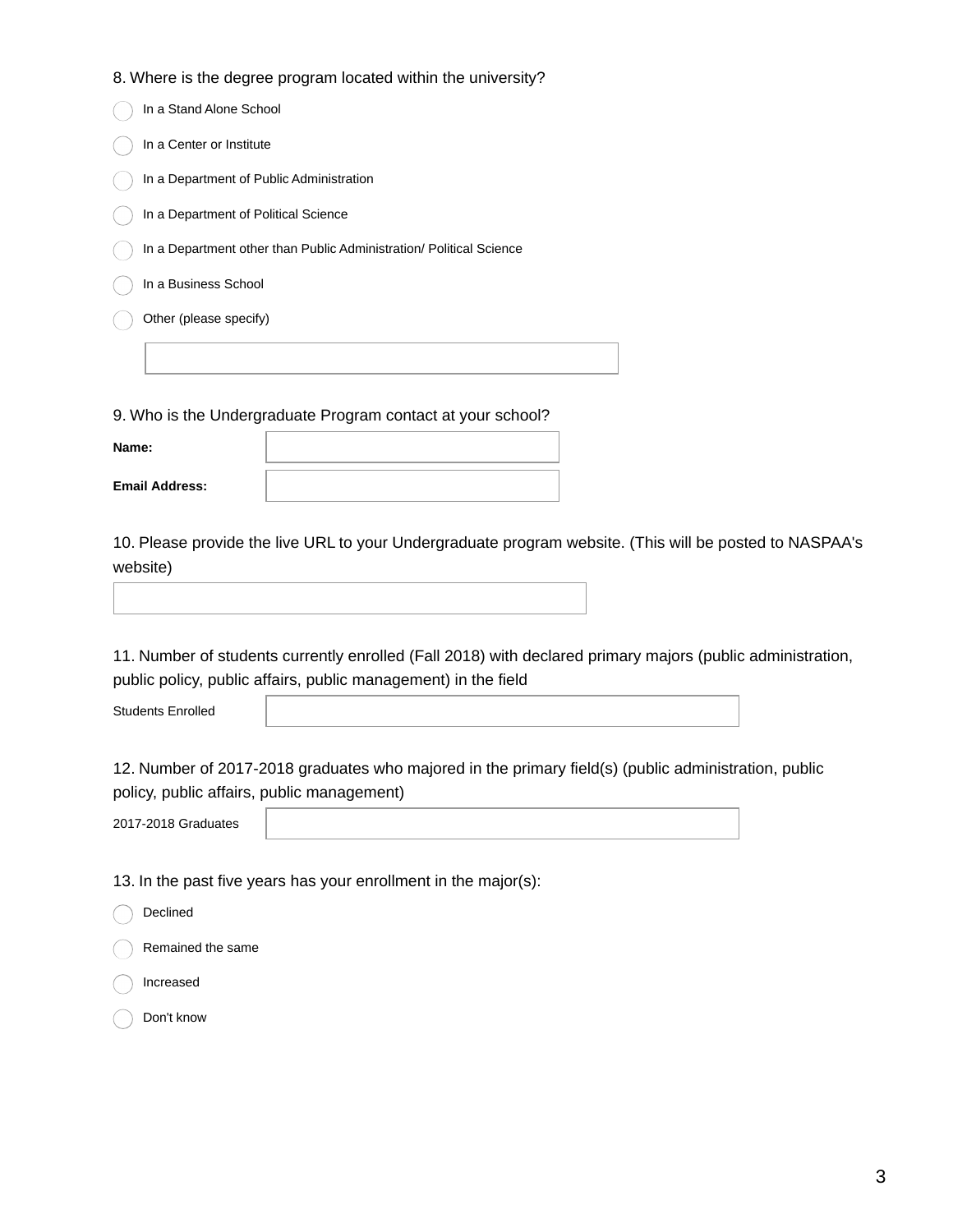14. Do you offer a 4+1 or 3+2 option that enables students at your school to earn both a BA and an MPA/MPP in a reduced period of time?

Yes

No

15. If no, are you considering offering an accelerated program (4+1) or (3+2)?

- Yes
- No

Undergraduate Education Survey 2018

## 16. If so, which:

 $\bigcirc$  4+1

 $\bigcirc$  3+2

Other (Please describe the structure)

17. Do you offer cross listed courses (Graduate/ Undergraduate):

| v۵<br>v<br>۰.<br>× |
|--------------------|
|                    |

No

Additional Comments

Undergraduate Education Survey 2018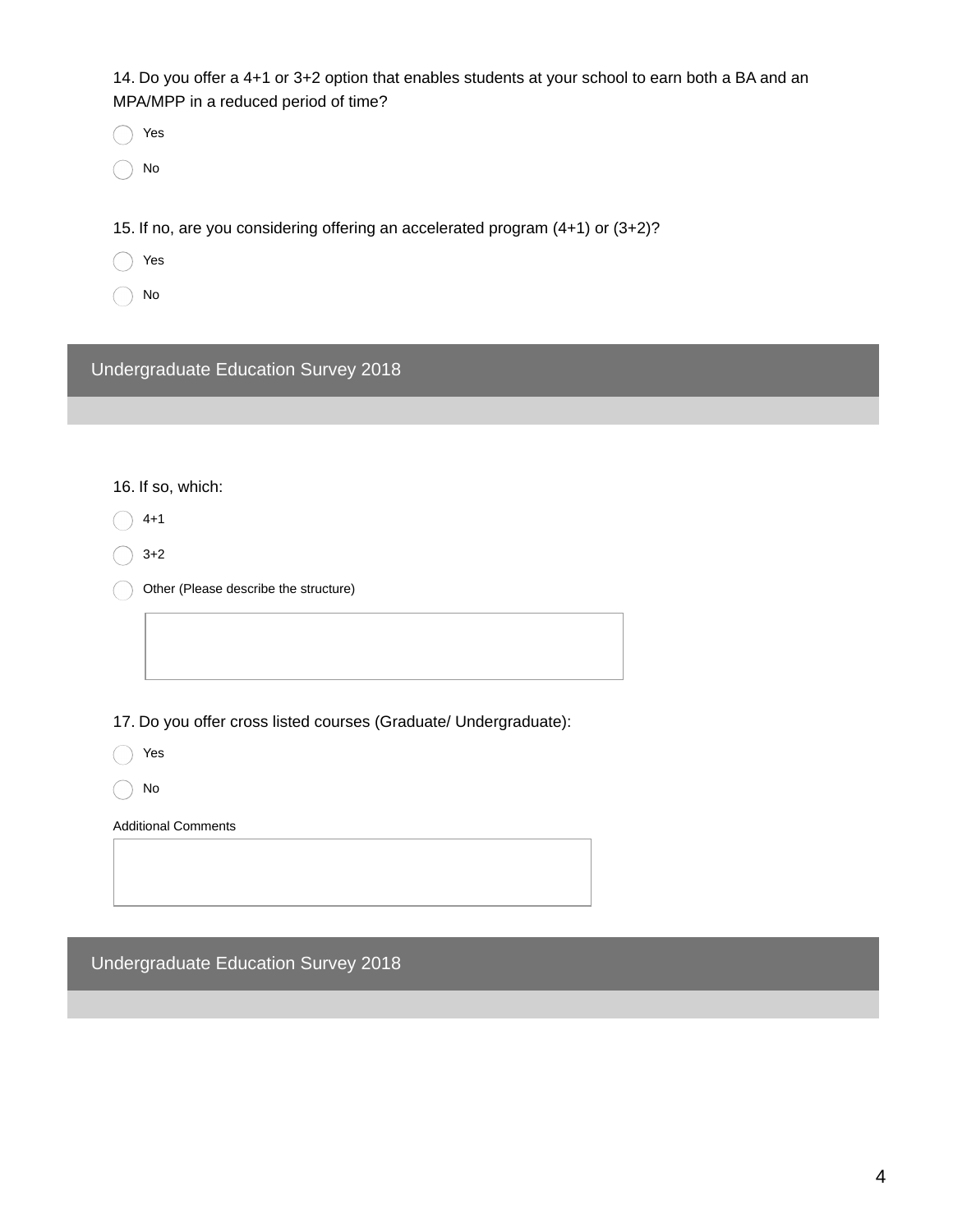| 18. Do you consider your program to be: |  |  |
|-----------------------------------------|--|--|
|-----------------------------------------|--|--|

| Professional degree                                     |
|---------------------------------------------------------|
| Liberal Arts degree                                     |
| Liberal Arts degree with a Professional orientation     |
| Professional degree with a Liberal Arts orientation     |
| Other (please specify)                                  |
|                                                         |
|                                                         |
| 19. Do you:                                             |
| Offer an Internship/ Service Learning Experience        |
| Require an internship/ Service Learning Experience      |
| Do not offer an Internship/ Service Learning Experience |
|                                                         |
|                                                         |

# Undergraduate Education Survey 2018

|  | 20. If you require an internship/ service learning experience, how many hours are required |  |  |  |
|--|--------------------------------------------------------------------------------------------|--|--|--|
|  |                                                                                            |  |  |  |

Hours Required

21. Is the internship/ service learning experience credit bearing?

- Yes
- No

Undergraduate Education Survey 2018

22. Which of the following best describes online coursework availability for your program:

No online coursework is available

 $\bigcap$  Online coursework is available but the degree can not be completed online

The entire degree can be completed online but online students are required to come to campus at least once

Entire degree can be completed online, students never have to come to campus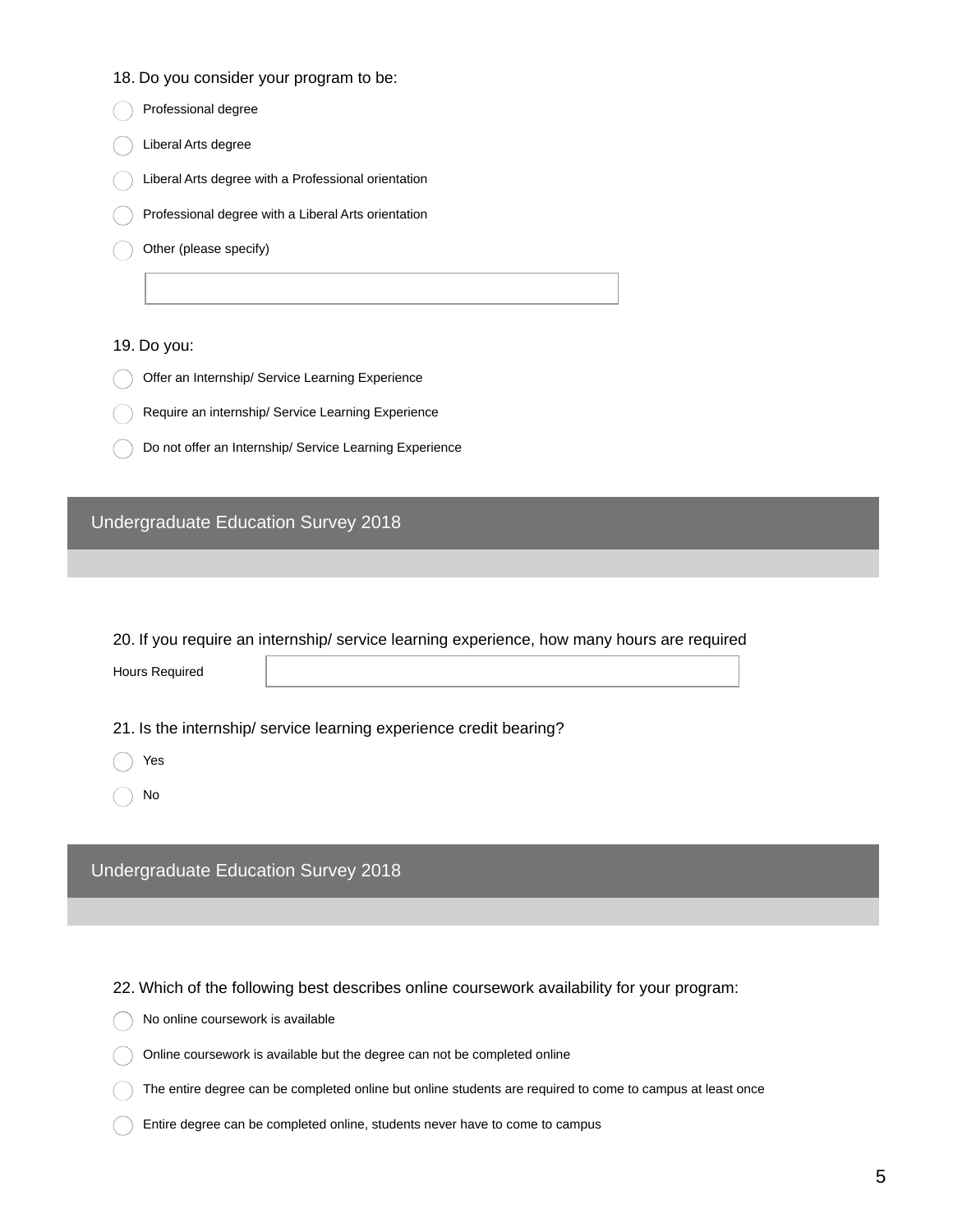23. Do students have to declare their major in public administration/ policy prior to taking your courses?

Yes

No

Additional Comments

24. How are students entering your program (check all that apply): They are directly admitted into the university as freshman intending this major Declare your program as a major after being admitted to the University Come to the program from elsewhere on campus (previously undeclared, they changed majors, etc)

None of the above

If, None of the above please identify how most students come to major in the program

### 25. Please estimate the percentage of your undergraduate students who enter the major as

| new freshman:      |  |
|--------------------|--|
|                    |  |
| transfer students: |  |
|                    |  |
| major changers:    |  |

26. What percentage of undergraduate classes are taught by full time faculty (closest whole number)?

27. Do you cap enrollment in the major?

Yes

No

Additional Comments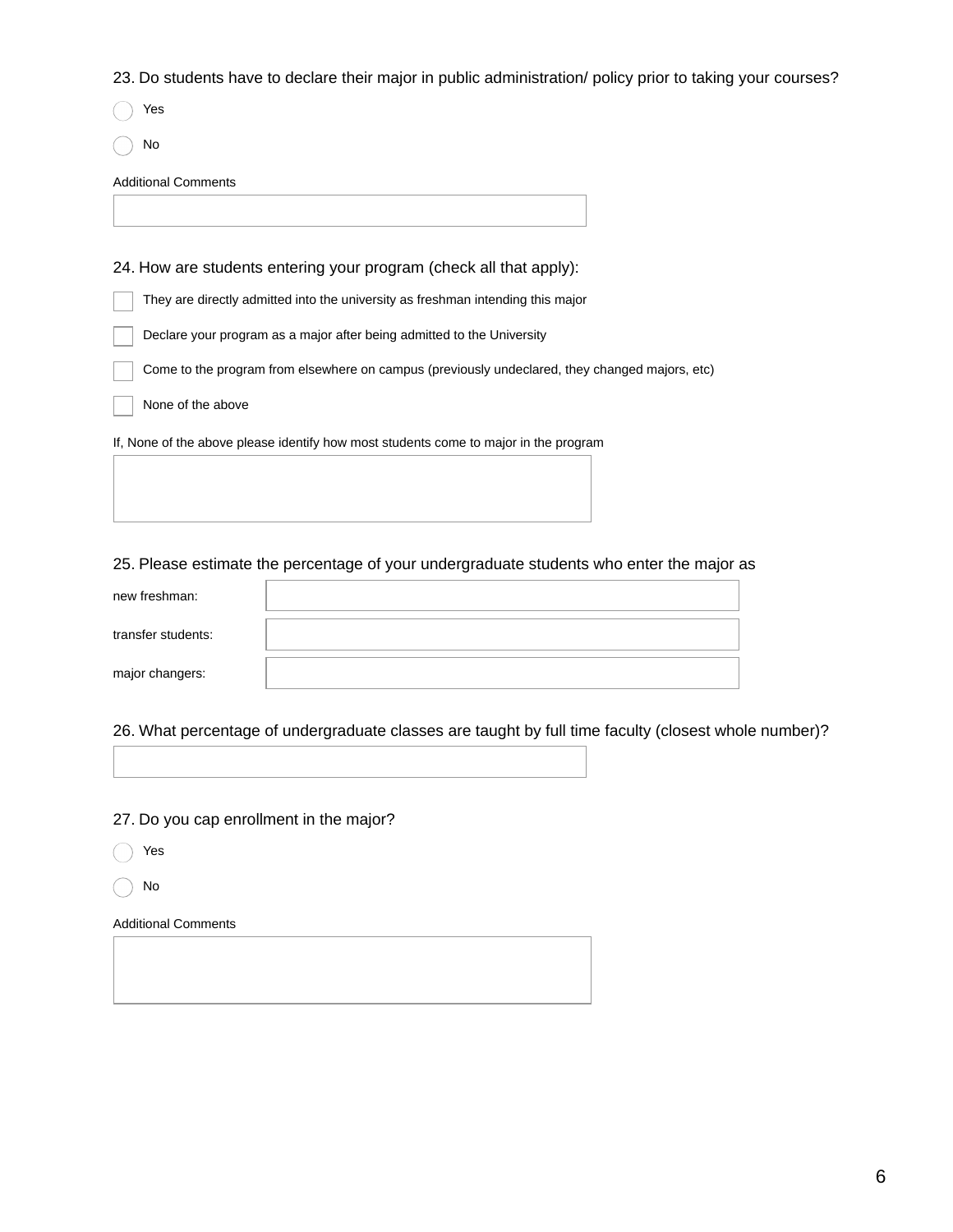28. Do you track alumni employment following graduation?

Yes

No

If yes, please explain:

29. Do you have dedicated resources within the school/ program for advising and career services?

Yes

No

Additional Comments

30. Does the public affairs department gain revenue as undergraduate majors increase?

Yes

No

Don't know

Please describe the financial model used on your campus regarding revenue from undergraduate majors

31. What other public affairs related degrees do you offer (check all that apply)?

| We only offer the undergraduate degree |
|----------------------------------------|
| <b>MPA</b>                             |
| <b>MPP</b>                             |
| <b>EMPA</b>                            |
| PhD                                    |
| Other (please specify)                 |
|                                        |